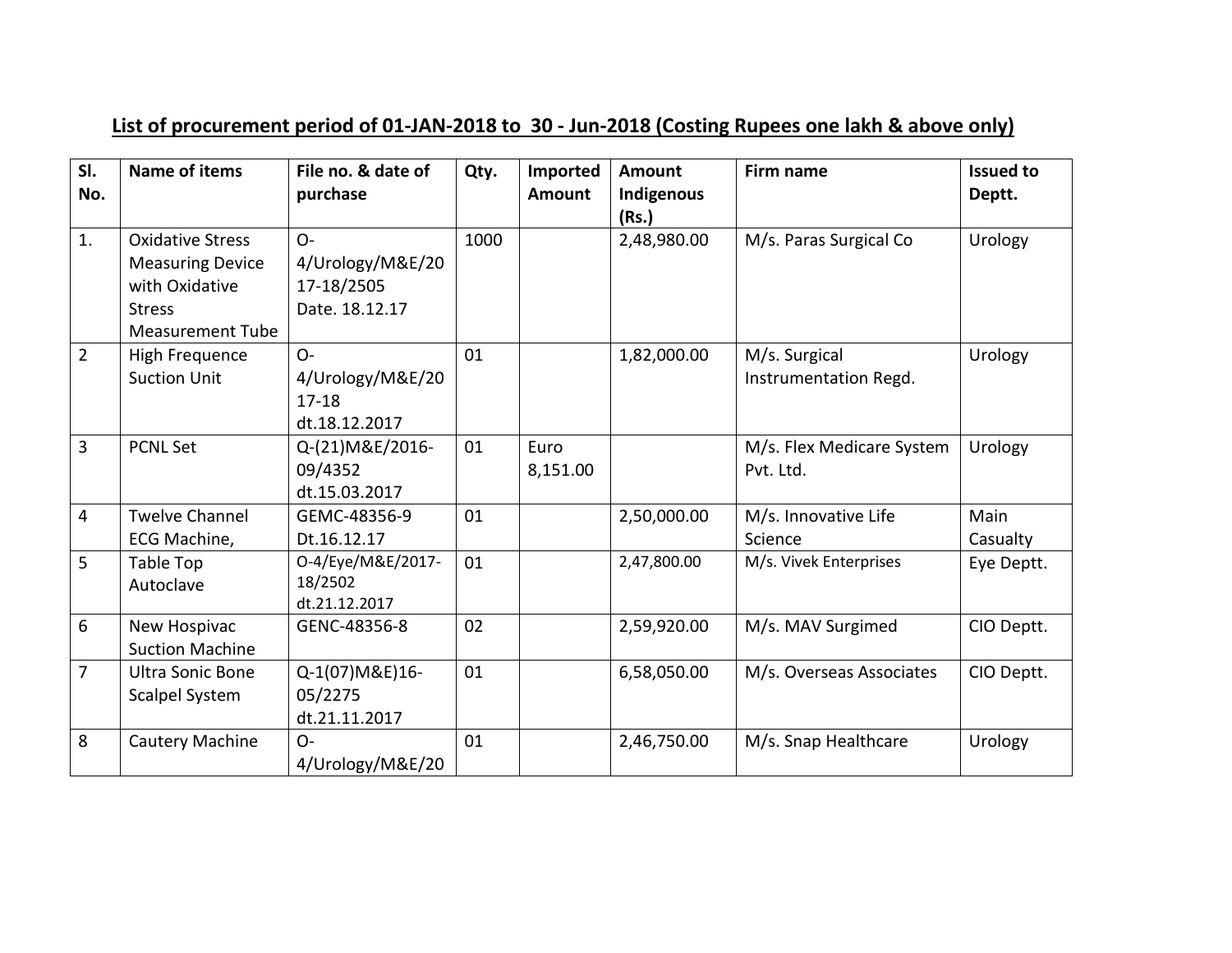|    |                           | $17 - 18$        |    |             |              |                            |                   |
|----|---------------------------|------------------|----|-------------|--------------|----------------------------|-------------------|
|    |                           | dt.08.01.2018    |    |             |              |                            |                   |
| 9  | <b>Platelet Agirator</b>  | Q-1(24) M&E) 16- | 02 |             | 10,97,600.00 | M/s. S.M.Sxientific        | <b>Blood Bank</b> |
|    | with Incubator            | 05/2717          |    |             |              | <b>Industries Pvt Ltd</b>  |                   |
|    |                           | dt.09.01.2018    |    |             |              |                            |                   |
| 10 | <b>Fluorescence</b>       | $O -$            | 01 |             | 2,36,382.00  | M/s. Rishi Biotech         | <b>Haematolog</b> |
|    | <b>Based Nucleic Acid</b> | 4/Haematolog/M&  |    |             |              |                            | y                 |
|    | Quantification            | E/2017-18/3327   |    |             |              |                            |                   |
|    | Instrument.               |                  |    |             |              |                            |                   |
| 11 | <b>Air Sterilizer</b>     | Q-1(19)M&E/2016- | 03 |             | 3,90,000.00  | M/s. Innovative Life       | <b>SIC</b>        |
|    |                           | 09-2276          |    |             |              | <b>Science</b>             |                   |
|    |                           | dt.21.11.2017    |    |             |              |                            |                   |
| 12 | <b>Blood Bank</b>         | Q-1(24) M&E/16-  | 02 |             | 20,01,920.00 | M/s. Unimeditrek (P) Ltd   | <b>Blood Bank</b> |
|    | Refrigerator              | 07/2393          |    |             |              |                            |                   |
|    |                           | dt.04.12.2017    |    |             |              |                            |                   |
| 13 | <b>Automatic</b>          | Q-1(03) M&E/16-  | 06 |             | 9,78,432.00  | M/s. Sai Hospital Solution | Burn &            |
|    | <b>Tourniquet/Dual</b>    | 05/2277          |    |             |              |                            | <b>Plastic</b>    |
|    | <b>Electronic</b>         | dt.21.11.2017    |    |             |              |                            |                   |
|    | <b>Tourniquet</b>         |                  |    |             |              |                            |                   |
| 14 | <b>Environmental</b>      | Q-1(M&E)16-      | 06 |             | 19,47,000.00 | M/s. Faith Innovation      | <b>CIO</b>        |
|    | Decontamination           | 05/3444          |    |             |              |                            |                   |
|    | System                    | dt.07.03.2018    |    |             |              |                            |                   |
| 15 | <b>Skin Graft Messar</b>  | Q-1(M&E)16-      | 02 |             | 8,06,400.00  | M/s. Cosmotec              | <b>NOTTO</b>      |
|    | with Reversible           | 04/1043          |    |             |              | <b>Medicament Pvt Ltd.</b> |                   |
|    | Handle                    | dt.28.07.2017    |    |             |              |                            |                   |
| 16 | <b>Bipolar Turp Set</b>   | Q-1(21)M&E/2016- | 01 | <b>Euro</b> |              | M/s. Eagle Medical         | <b>Urology</b>    |
|    |                           | 03/4719 dt.      |    | 33135.00    |              | <b>Systems Pvt Ltd.</b>    |                   |
|    |                           | 29.03.2017       |    |             |              |                            |                   |
| 17 | Slit Lamp with            | Q-1(11)M&E/2016- | 08 |             | 20,16,000.00 | M/s. Appasamy              | Eye               |
|    | <b>Applanation</b>        | 07/2911          |    |             |              | <b>Associates</b>          |                   |
|    | <b>Tonometer</b>          | dt.24.01.2018    |    |             |              |                            |                   |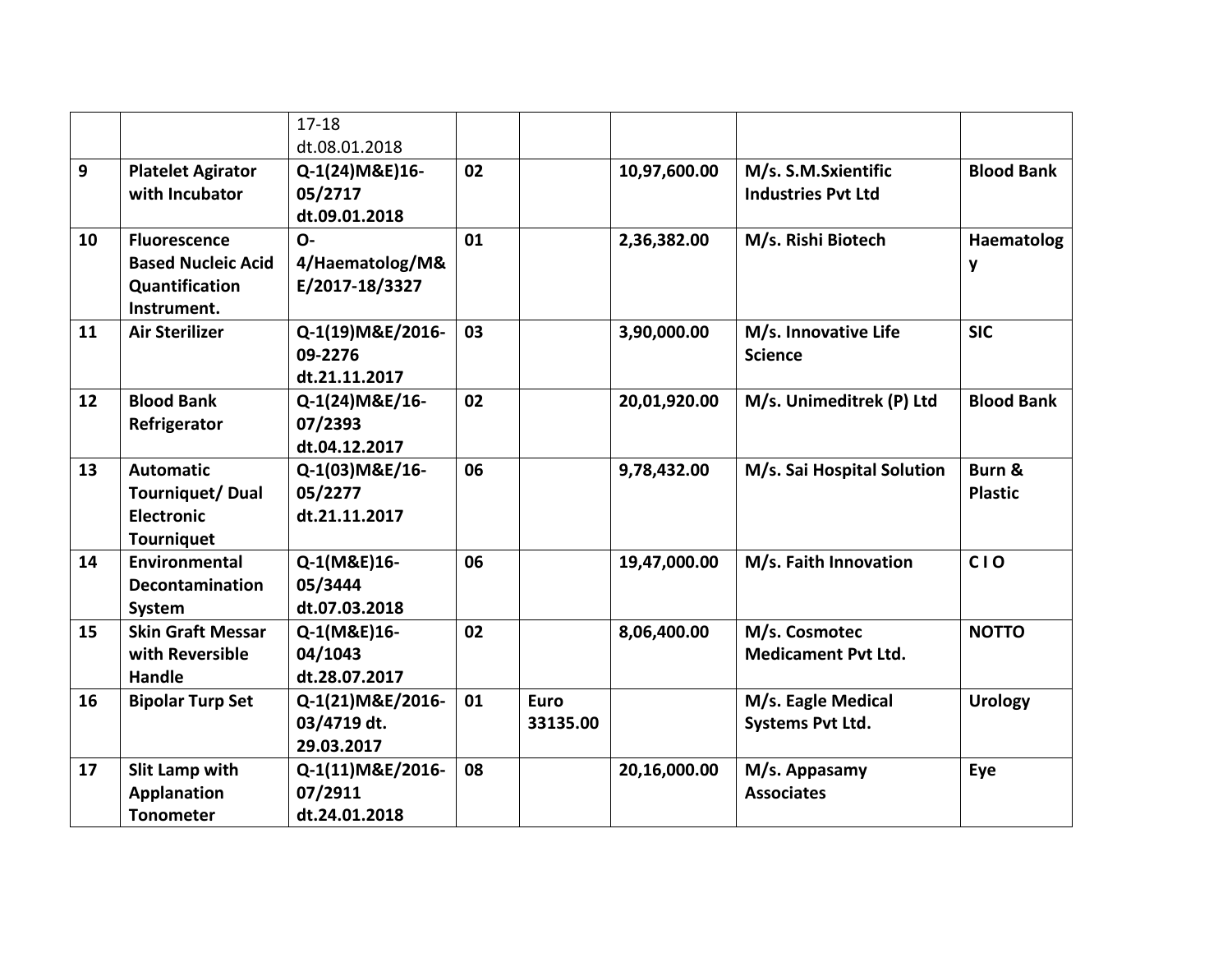| 18 | <b>ICU Beds</b>                                                           | Q-1(08) M&E/16-<br>10/2409<br>dt.07.12.2017              | 15         | 22,48,430.00 | M/s. D.V. Enterprises                  | Cardiology                          |
|----|---------------------------------------------------------------------------|----------------------------------------------------------|------------|--------------|----------------------------------------|-------------------------------------|
| 19 | <b>Suction Machine</b><br>(Ca-mi-Srl Italy)                               | GEMC-48356-13<br>DT.12.03.2018                           | 08         | 10,39,680.00 | M/s. MAV Surgimed                      | Anaesthesia                         |
| 20 | <b>Telescope Lens 30</b><br>degree Length 35<br>cm                        | O-4/Urology/<br>M&E/2017-<br>18/3664                     | 01         | 2,35,200.00  | M/s. Balaji Co                         | <b>Urology</b>                      |
| 21 | <b>CO2 Insufflator</b>                                                    | O-4/Urology/M&E<br>/2017-18/3687<br>dt.22.03.2018        | 01         | 2,48,640.00  | M/s. Eagle Medical<br>System Pvt. Ltd. | <b>Urology</b>                      |
| 22 | Laboratory<br>Centrifuge<br><b>Machine</b>                                | O-4/M&E/Blood<br>Bank/17-18/3671                         | 01         | 1,65,200.00  | M/s. Masppo Medical<br><b>Devices</b>  | <b>Blood Bank</b>                   |
| 23 | <b>Dissecting</b><br>Microscope Ten &<br>Centrifuge<br><b>Machine one</b> | O-4/C.Med/M&E<br>/2017-18/3329 dt.<br>26.02.2018         | 10 &<br>01 | 2,34,820.00  | M/s. Masppo Medical<br><b>Devices</b>  | <b>Community</b><br><b>Medicine</b> |
| 24 | <b>Tube Sealer</b>                                                        | O-4/M&E/Blood<br>Bank/17-18/3669<br>dt.22.03.2018        | 01         | 1,53,400.00  | M/s. Masppo Medical<br><b>Devices</b>  | <b>Blood Bank</b>                   |
| 25 | <b>Ureteroscope 6-</b><br>7.5Fr with<br><b>Accessories</b>                | Q-1(21)M&E/16-<br>08/3509 dt.<br>12.03.2018              | 01         | 3,48,957.00  | M/s. Eagle Medical<br>System (P) Ltd   | <b>Urology</b>                      |
| 26 | <b>Advance Electro</b><br><b>Surgical</b><br>CauteryMachine               | $\Omega$<br>4/M&E/O&G/2017<br>-18/3670 dt.<br>22.03.2018 | 01         | 2,20,750.00  | M/s. Masppo Medical<br><b>Devices</b>  | Obst &<br>Gynae                     |
| 27 | Oxidant<br><b>Generation system</b>                                       | Q-1(05)/M&E/16-<br>06/3008 dt.<br>31.01.2018             | 02         | 28,40,000.00 | M/s. Faith Innovation                  | <b>CIO</b>                          |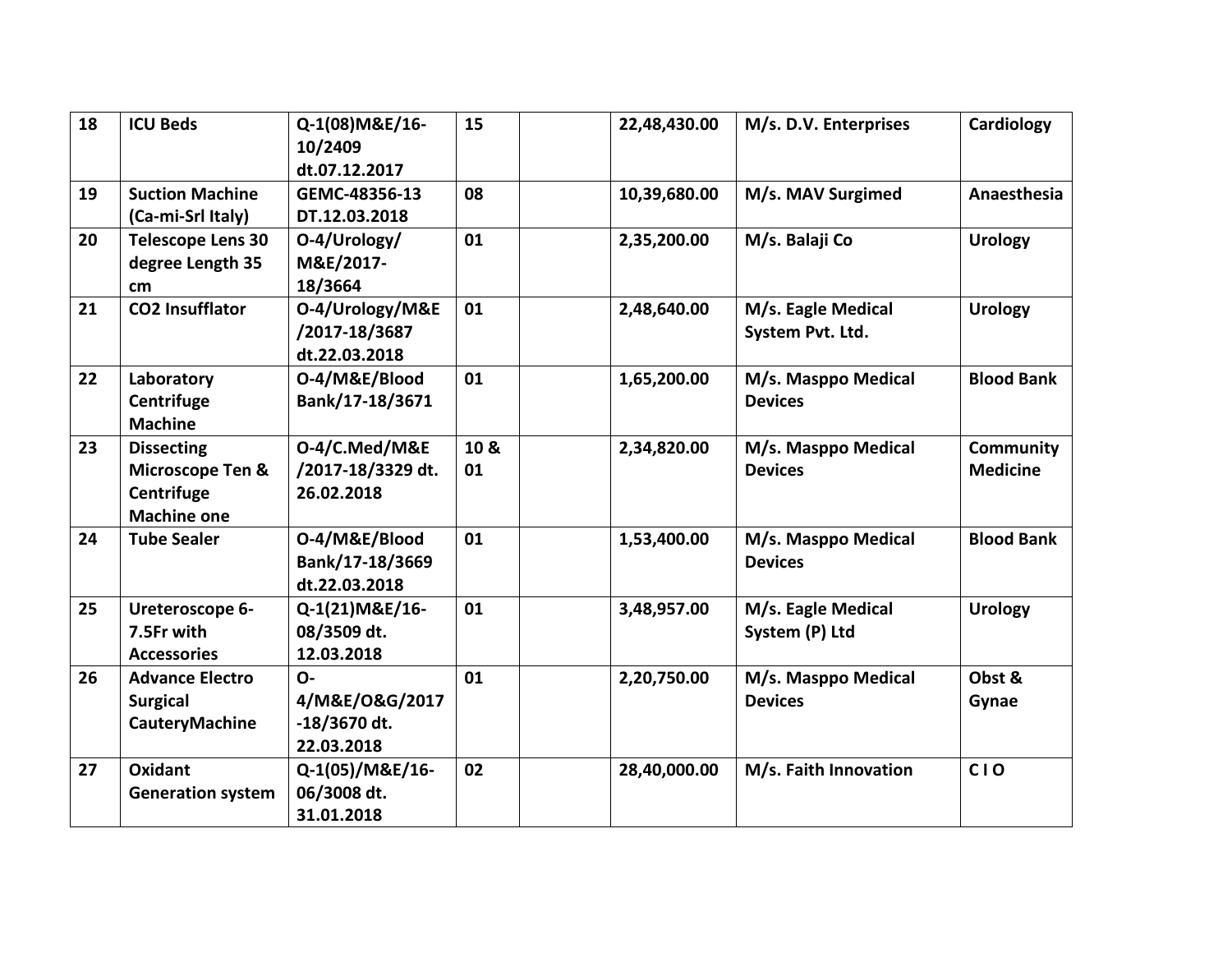| 28 | <b>Thermal Cycler PCR</b> | $O -$             | 01  |             | 2,45,440.00  | M/s. Rishi Biotech       | Haematolog        |
|----|---------------------------|-------------------|-----|-------------|--------------|--------------------------|-------------------|
|    |                           | 4/Haematology/M   |     |             |              |                          | y                 |
|    |                           | &E/2017-18/3666/  |     |             |              |                          |                   |
|    |                           | dt. 21.03.2018    |     |             |              |                          |                   |
| 29 | <b>Endoscopic</b>         | $O -$             | 01  |             | 2,37,440.00  | M/s. Balaji Co           | <b>Urology</b>    |
|    | <b>Instuments</b>         | 4/Urology/M&E/2   | set |             |              |                          |                   |
|    |                           | 017-18/3686 dt.   |     |             |              |                          |                   |
|    |                           | 22.03.2018        |     |             |              |                          |                   |
| 30 | <b>Heavy Duty Cast</b>    | Q-1(36) M&E/2015- | 04  | <b>Euro</b> |              | M/s. Pukhya Healthcare   | <b>CIO</b>        |
|    | <b>Cutter</b>             | 01-4735           |     | 15,690.0    |              |                          |                   |
|    |                           | dt.30.03.2017     |     | 0           |              |                          |                   |
| 31 | <b>Fully Automatic</b>    | GEMC-48356-17     | 02  |             | 7,00,000.00  | M/s. SAM Associates      | Haematolog        |
|    | <b>Table Top</b>          | dt.23.03.2018     |     |             |              |                          | y &               |
|    | <b>Autoclave (Steam</b>   |                   |     |             |              |                          | <b>Paediatric</b> |
|    | Sterilizer)               |                   |     |             |              |                          |                   |
| 32 | <b>Patient Warming</b>    | Q-1(19)M&E/2016-  | 03  |             | 9,75,000.00  | M/s. Merino Internation  | <b>SIC</b>        |
|    | System                    | 07/2602 dt.       |     |             |              |                          |                   |
|    |                           | 23.12.2017        |     |             |              |                          |                   |
| 33 | <b>Video</b>              | $O -$             | 02  |             | 2,41,853.00  | M/s.VLS Healthcare Pvt   | Anaesthesia       |
|    | Laryngoscope              | 4/M&E/RML/2018    |     |             |              | Ltd.                     |                   |
|    |                           | /19/41            |     |             |              |                          |                   |
|    |                           | dt.14.05.2018     |     |             |              |                          |                   |
| 34 | <b>High Vaccum</b>        | <b>GEMC-</b>      | 02  |             | 3,50,000.00  | M/s. Manav Electronics   | <b>CTVS</b>       |
|    | <b>Noiseless Suction</b>  | 511687791932689   |     |             |              |                          |                   |
|    | <b>Machine</b>            | dt.31.05.2018     |     |             |              |                          |                   |
| 35 | <b>Urology</b>            | Q-1(22) M&E/16-   | 02  |             | 19,20,266.00 | <b>M/s.Flex Medicare</b> | <b>Urology</b>    |
|    | <b>Microvascular</b>      | 04-3827           |     |             |              | <b>Systems Pvt Ltd.</b>  |                   |
|    | <b>Instruments Sets</b>   | dt.28.03.2018     |     |             |              |                          |                   |
| 36 | <b>Urology Open</b>       | Q-1(22)M&E/16-    | 02  |             | 12,51,935.00 | M/s.Flex Medicare        | <b>Urology</b>    |
|    | <b>Surgery</b>            | 05-3826 dt.       |     |             |              | <b>Systems Pvt Ltd.</b>  |                   |
|    | <b>Instruments Sets</b>   | 28.03.2018        |     |             |              |                          |                   |